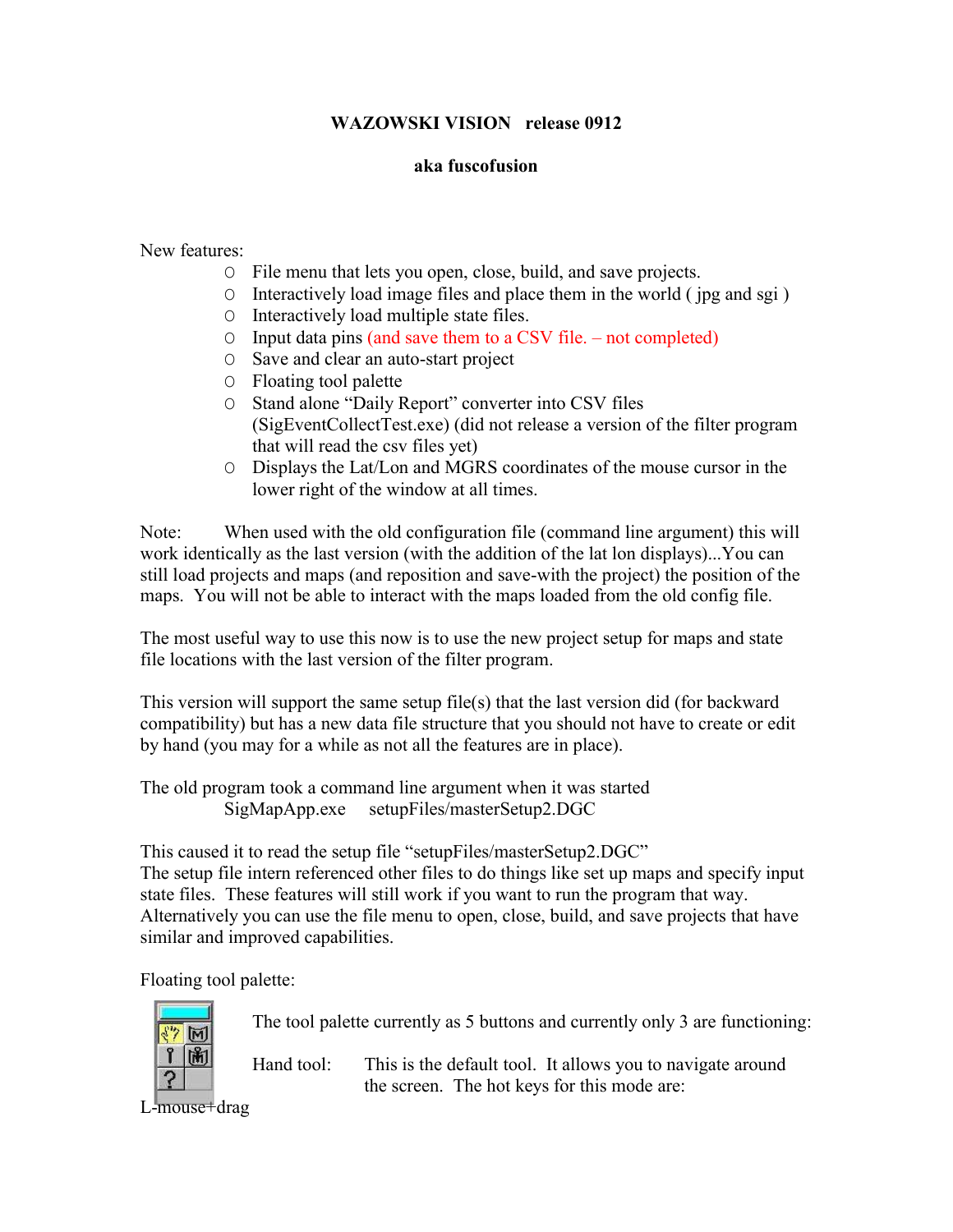Moves your view of the world. M-mouse+drag or (F1+drag – not complete) Rotates your view of the world. R-mouse+drag Scale your view of the world. Ctrl-R-mouse+drag Scale the size of your pins. Shift-R-mouse+drag Scale the world and the pins together. Caps Loc -R-mouse+drag Scale the world and the pins together (don't have to hold the shift key)



Map tool: It allows you to position an image on the screen. The hot keys for this mode are:

L-mouse+drag

Moves the currently selected map image.

M-mouse+drag or (F1+drag – not complete)

Rotates the currently selected map image.

R-mouse+drag

Scale the currently selected map image.

R-mouse+drag

Scale the currently selected map image.

L-mouse+a

Sets the ALPHA for the selected map image.

Ctrl-R-mouse+clickdrag

Selects a map to edit (it will blink, and allow you to pick the next one under it if there are more then one image where you click). The selected image will have a red border around it.

## Shift-R-mouse+drag

MOVE the corner of the currently selected image.

Caps Loc -R-mouse+drag

MOVE the corner of the currently selected image. (Don't have to hold the shift key)

Hand tool: It allows you to place pins into the world. And to select those pins that are already placed. In the near future you will be able to add data that will be written to a csv file. The hot keys for this mode are:

Ctrl-R-mouse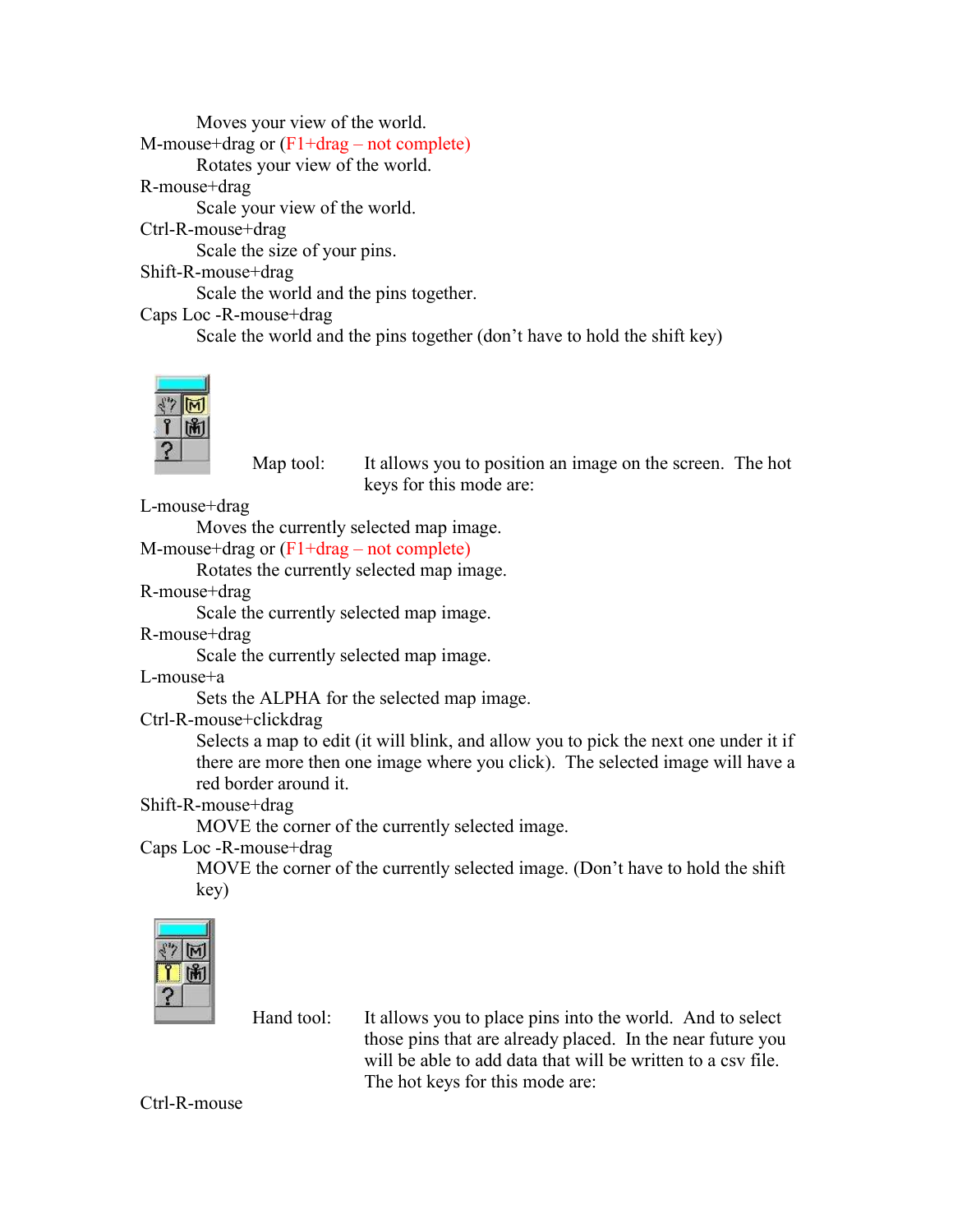Places a pin at the world coordinates of the curser.

## Shift-R-mouse

Selects an existing pin (will not select pins that are being drawn as a result of a state file)

The format of a project file is as follows:

BEGIN CSV\_group fileName fileName fileName END BEGIN FILTER\_group filterName setupFile filterName setupFile END BEGIN LOCAL\_STATE\_group fileName fileName fileName END BEGIN REMOTE\_STATE\_group hostName port fileName hostName port fileName hostName port fileName END BEGIN MAP\_group fileName <alphaFileName> fileName fileName END The file tree in the zip file is as follows: mike1.mpr SigEventCollectTest.exe (this is the stand alone report to csv translator) SigMapApp.autoStart

SigMapApp.exe SigMapApp.view csvFiles/converted.csv maps/bagdad\_better.jpg maps/bagdad\_better.mapSetUp maps/georef1.jpg maps/georef1.mapSetUp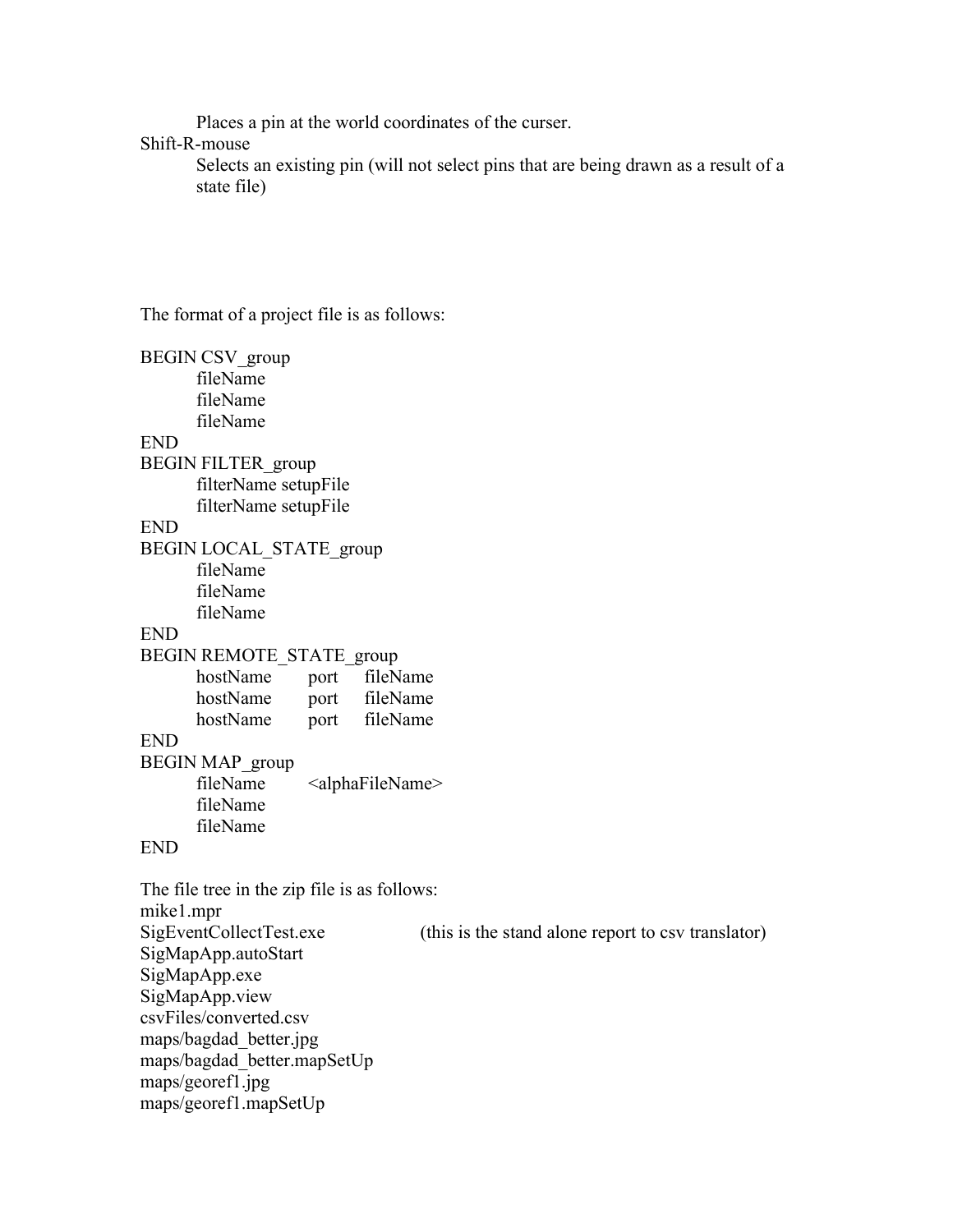maps/NoGeoDataYetgeoref1.jpg maps/world.jpg maps/world.mapSetUp scrapeFiles/scraped-sigevents.txt stateData/stateFile\_i2.txt

The menu tree is as follows (not every element is working):

file load project input streams local remote map map set data set csv new project input streams local remote filter data set csv save project map data set csv save as project map map set data set csv set auto start project clear auto start project close exit edit input streams local remote unload map data set csv filter start data set csv filter pause data set csv filter view display tool palette hide tool palette live data